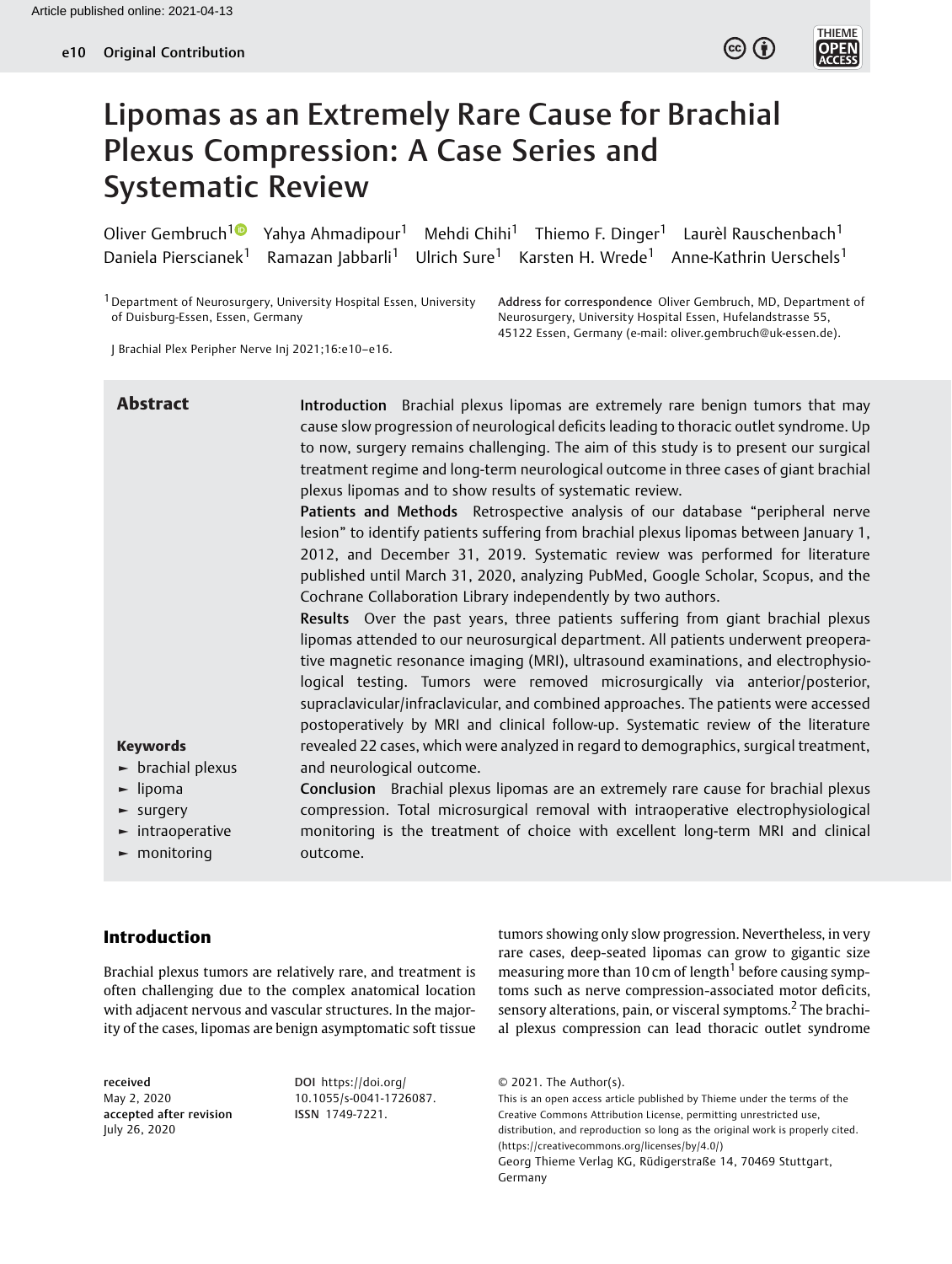(TOS)-like symptoms in some cases. A diverse group of disorders related to extrinsic compression of neurovascular structures between the first rib and the clavicle can cause TOS. Congenital and acquired etiologies such as bony anomalies (cervical ribs, transverse mega-apophyses, first rib abnormalities, and clavicle nonunions), soft tissue anomalies (cervical muscles hypertrophy or fibrous bands), and posture problems such as drooping or sagging of the shoulders or poor posture due to large breast are reported causes for TOS.<sup>3</sup> Common symptoms are shoulder or upper limb pain, weakness, paresthesia, and impalpable radial pulse (Raynaud's phenomenon). Surgical treatment of those lesions is often challenging due to the distorted anatomy caused by the tumor. Additionally, tumor removal and even biopsy are accompanied by risk of neurological deficits. Furthermore, total tumor resection should be performed to avoid further neurological deficits related to growth of tumor remnants.<sup>4</sup>

This report presents our microsurgical treatment regime of brachial plexus lipomas with intraoperative electrophysiological monitoring and ultrasound assistance. Furthermore, systematic review was performed.

# Patients and Methods

Retrospective analysis of our database "peripheral nerve lesion" revealed three cases of large brachial plexus lipomas all causing neurogenic TOS (nTOS). We analyzed medical records and preoperative/postoperative magnetic resonance imaging (MRI) and performed follow-up examinations to evaluate the long-term outcome.

The study was approved by the Institutional Review Board (Medical Faculty, University of Duisburg-Essen, Registration number: 18-7955-BO).

#### Systematic Review of the Literature

Systematic review was performed for literature published until March 31, 2020, analyzing PubMed, Google Scholar, Scopus, and the Cochrane Collaboration Library independently by two authors. Search keywords comprised "lipoma," "brachial plexus, brachial plexus neuropathies or brachial plexus neuropathy." Inclusion criteria were articles published in English presenting the clinical course, peripheral nerve location, and the treatment regime.

Furthermore, the reference lists of included articles were reviewed to identify and include additional eligible articles. Those studies were meticulously cross-referenced to ensure that patients were not included in multiple articles ( $\blacktriangleright$ Fig. 1). The systematic review was conducted following Preferred Reporting Items for Systematic Reviews and Meta-Analyses guidelines.<sup>5</sup>

## Results

#### Case 1

A 62-year-old male patient presented with a pectoral subcutaneous mass lesion. The tumor showed progressive and visible growth over a period of more than 7 years, finally causing atrophy and a severe paresis of the triceps brachii



Fig. 1 Flowchart of the systematic review.

muscle, the biceps brachii muscle, the deltoid muscle, and the supraspinatus muscle. Electrophysiological testing revealed an impairment of the left brachial plexus and MRI showed a large lipomatous tumor extending from the area of the triceps brachii muscle toward the supraspinatus muscle, the clavicle, and the brachial plexus on the left side  $(8 \times 7)$  $\times$  6 cm). Total piecemeal tumor resection via a two-portal supraclavicular and infraclavicular approach and neurolysis finally led to a slight improvement of the paresis on the follow-up examination 12 months after surgery ( $\blacktriangleright$ Fig. 2).

#### Case 2

A 61-year-old male patient presented with a 10-year history of right-sided TOS causing hypoesthesia of digitus IV and V, a severe paresis of the triceps brachii muscle, the biceps brachii muscle, and the dorsal and palmar interossei muscles. Ultrasound and MRI of the neck depicted a large lipomatous mass (10  $\times$  7  $\times$  5 cm) compressing the right brachial plexus. Electrophysiological testing showed impairment of the axillary nerve. Total tumor resection via a dorsal suprascapular, infraclavicular approach and neurolysis finally led to improvement of the hypoesthesia 4 weeks after surgery. The severe paresis did not improve until the first neurological follow-up 15 months after surgery  $($   $\blacktriangleright$  Fig. 3).

#### Case 3

A 56-year-old female patient presented with a progressive swelling of the left neck and shoulder over a period of around 2 years. Preoperative MRI revealed a left-sided brachial plexus lipoma with contact to the brachial plexus. Total tumor resection finally led to long-term relief of the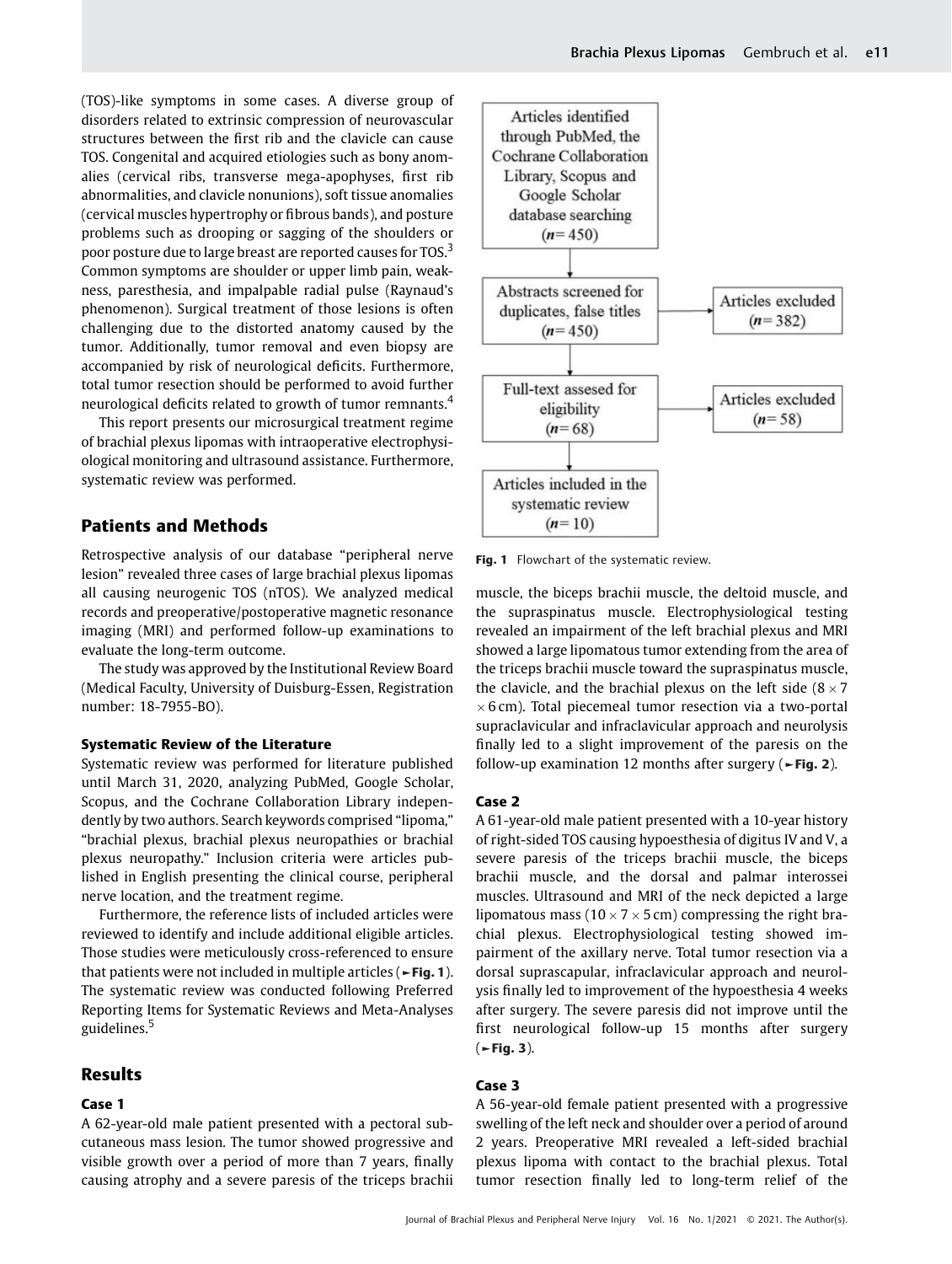

Fig. 2 T1-weigthed imaging showing the right brachial plexus lipoma (12  $\times$  5 cm). Coronal view (A, B), axial view (C), and sagittal view (D) of the lipoma.

symptoms. Follow-up examination 9 months after surgery revealed no neurological deficit.

## **Surgery**

The patient was positioned in supine position and ultrasonography showed the supra- and infraclavicular lipomas under the pectoral muscle. Skin incision along the pectoral muscle to the axilla was followed by subcutaneous preparation toward the fascia of the muscle. Further preparation in the infraclavicular fossa visualized the lipoma beneath the clavicula. The capsule of the lipoma was then mobilized microsurgically. Further preparation was achieved via a second skin incision above the clavicula. Bipolar electrical stimulation (microfork probe 45 mm straight, Inomed, Emmendingen, Germany) was performed at the medial parts of the lipoma to test each nerve structure proximally and distally with voltages from 2 to 5 mA showing a vivid motor response. Mobilization of the tumor capsule was followed by piecemeal removal of the lipoma toward the brachial plexus using the Sonoca 300 (Söring GmBH, Quickborn, Germany) after nerve stimulation. A hemostasis procedure and subsequent removal of the lesion were followed, using bipolar coagulation. At the end, total tumor resection was achieved, and electrophysiological nerve stimulation showed that the displaced brachial plexus was not harmed (►Fig. 4).

#### Results of the Systematic Review

Database search revealed 450 articles. Total 382 articles were excluded after analyzing the title and the abstract. The full text of the remaining 68 articles was reviewed and 58 articles were excluded afterward. In total, 10 articles were included, $2.6-14$  comprising 22 cases of brachial plexus lipoma. Including our three cases, demographics, surgical treatment, and the neurological outcome were analyzed for 25



Fig. 3 Left-sided brachial plexus lipoma ( $7 \times 9$  cm) on T2-weighted fat saturated magnetic resonance imaging (A, B) and intraoperative view showing a "finger-like" growth of the lipoma (C, D).

patients (15 males and 10 females with mean age of  $46.7 \pm 15.3$  years). Symptom duration was  $32.5 \pm 39.5$ months. Presenting symptoms were sensory deficit in 13 patients, an enlarged mass in 9 patients, while 8 patients complained of radiating pain. Paresis was present in five patients. Symptoms were multiple in 10 patients. In all cases, complete resection of the lipoma was possible. Neurological outcome was unchanged in one patient and improved in three patients. Five patients were asymptomatic pre- and postoperatively, and the complete relief of the symptoms was



Fig. 4 Intraoperative view on the brachial plexus lipoma (7.5  $\times$  6.5 cm, A, C) and after removal (B), intraoperative stimulation of the brachial plexus (D).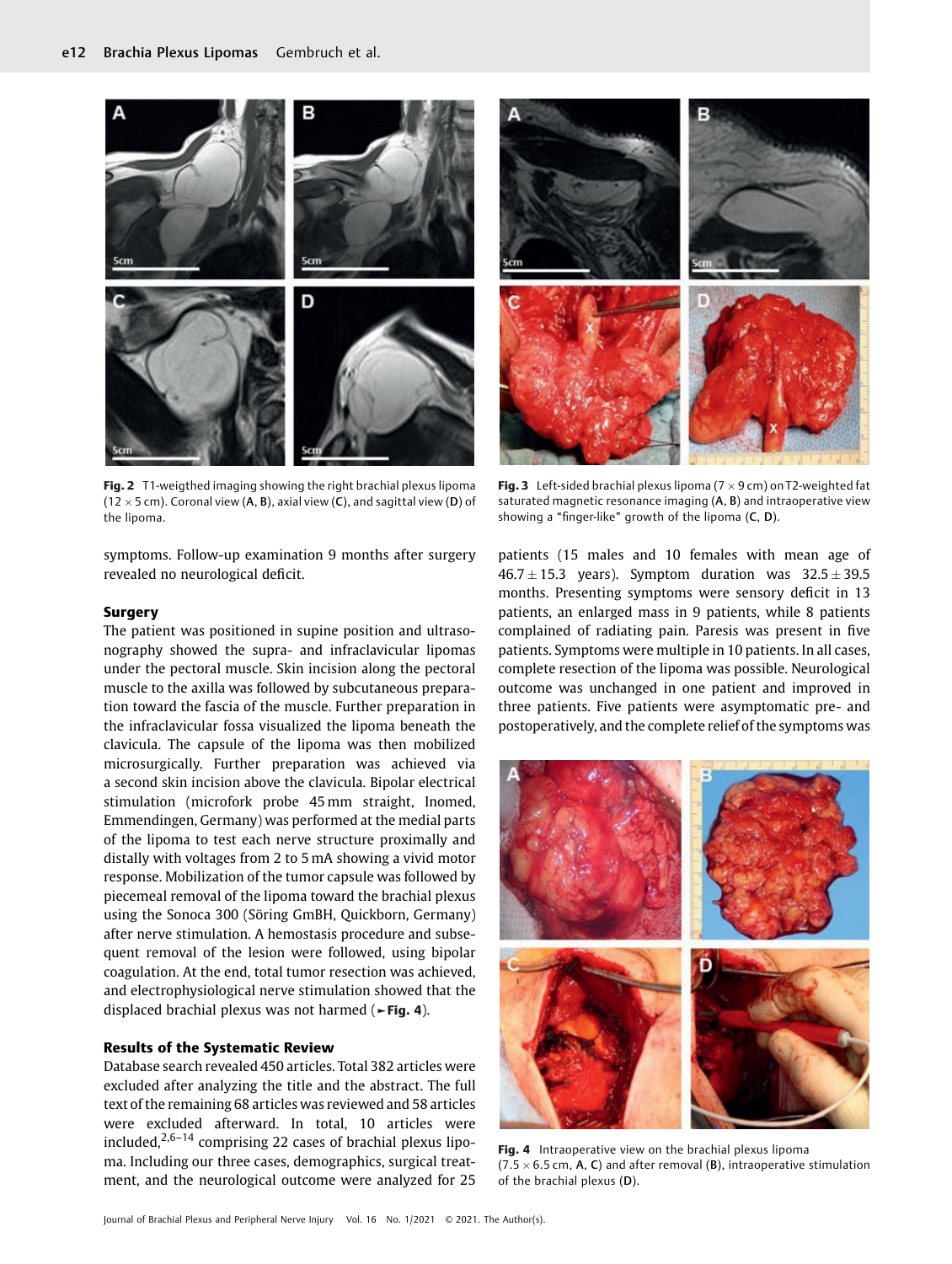seen in 13 cases at last follow-up (mean follow-up:  $15.6 \pm 19.8$  months). Recurrence was detected in none of the 16 reported cases. However, in three included cases, reexcision was performed due to incomplete resection in another surgical center and continuing tumor growth  $($   $\blacktriangleright$  Table 1).

# **Discussion**

Three variants (venous, arterial, and neurological) of TOS have been described depending on the underlying pathophysiology.<sup>4</sup> The heterogeneity of the symptoms related to this condition makes its diagnosis challenging and treatment is still controversial.<sup>15</sup> The incidence is estimated to be 1 to  $2\%$ <sup>16</sup> with a female-to-male ratio of up to 4:1.<sup>17</sup> However, nTOS generally affects the brachial plexus, representing 95% of overall TOS occurrences.<sup>18</sup> Rinehardt et al analyzed the surgical treatment of TOS between 2005 and 2014 using the dataset of the American College of Surgeons National Surgical Quality Improvement Program. They identified 1,431 patients treated surgically (83% for nTOS, 3% for arterial TOS and 12% for venous TOS, and subtype not identifiable in 2%). Surgery was performed in 1,286 cases by a vascular surgeon, in 100 cases by a general surgeon, in 38 cases by a thoracic surgeon, in 3 cases by a neurosurgeon, in 2 cases by an orthopaedic surgeon, and in 1 case by a cardiac surgeon and a plastic surgeon.<sup>19</sup> Peek et al showed, in their systematic review of the literature, a 28.3-point improvement of the preoperative Disabilities of the Arm, Shoulder, and Hand score in nTOS and an overall improvement of symptoms in 56 to 89%. Complication rates ranged between 5 and 40%, with pneumothorax, nerve injuries, and wound infections being the most common complications.<sup>20</sup>

An extremely rare cause for nTOS is large lipoma adjacent to the brachial plexus, usually presenting as a subcutaneous mass and upper limb or shoulder pain. Lipomas are benign, slow-growing soft tissue tumors and the most common mesenchymal tumor with an estimated incidence of 10%.<sup>21</sup> This is supported by our systematic review of the literature, showing that 40.9% of the cases were detected due to its growth as a palpable mass and 59.1% of the patients reported only sensory deficits. Symptom duration varied between 2 months and 10 years. Slow growth pattern of that benign tumor and a slow onset on neurological deficits may be the reason for late diagnosis. Furthermore, adoption of the slow deterioration of neurological deficits and therefore delayed appointment to a physician was detected in our presented cases. Additionally, delayed transfer to a neurologist performing electrophysiological diagnostic or delayed MRI may be reasonable for prolonged diagnosis.

They can arise adipose tissue in any part of the body. Lipomas are commonly located in the back, thigh, forearm, chest, and the posterior neck<sup>22,23</sup> and are usually solitary lesions. They present at multiple sites in 5 to 10% or rarely as a diffuse lipomatosis in a multisystem syndrome.<sup>24</sup> Sanchez et al defined giant lipomas as lesions more than 10 cm in size or more than  $1,000 g$  weight.<sup>1</sup> The presence in various internal organs, such as liver, kidney, and lung, is also reported, although there is no or very little adipose tissue. Rarely, giant lipomas can cause pain and nerve compression syndromes.<sup>23</sup> The pathophysiology of tumor growth in lipomas remains unclear. Traumata seem to have an impact on the pathogenesis of lipoma. The axillary region is one of the most moveable areas of the body and microtraumata can occur with each movement of the upper limb.<sup>25</sup> Some authors propose that the proliferation of adipose tissue is caused by the rupture of the fibrous septa with a resulting migration of adipocytes, accompanied by tears of the anchorage between the skin and the deep fascia.<sup>26</sup> An alternative theory is that lipomas are resulting from preadipocyte differentiation and proliferation mediated by cytokine release followed by soft tissue damage after blunt trauma and hematoma formation.25,27 Several histologically distinct subtypes have been described: lipoblastomas (immature vs. mature adipocytes), hibernoma (brown fat vs. white fat), angiolipoma (microvascular thrombosis present), spindle cell lipoma (mature fat cells with spindle cells and strands of dense collagen), and pleomorphic lipoma ("floret-like cells" present).<sup>24</sup> Differential diagnoses of giant lipomas include lipoblastomas and liposarcomas. Liposarcomas are the most common soft tissue sarcomas and account for 7 to 27% of all soft tissue sarcomas.<sup>28</sup> It is impossible to distinguish between lipomas and liposarcomas by the clinical appearance alone. Therefore, it is mandatory to rule out malignancy by surgical biopsy. Sarcomatous transformations of giant lipomas have been reported, but they are extremely rare.<sup>22</sup> Malignant transformation was not reported in the included cases of the systematic review.

Lipomas should be differentiated from other brachial plexus tumors. Most common benign brachial plexus tumors are schwannomas and neurofibromas.<sup>29</sup> Schwannomas are well encapsulated and characteristically form an eccentric oval swelling. The fascicles of the nerve are spread over its surface.<sup>30</sup> They are normally hyperintense on T2-weighted MRI with cystic formations with a strong uniform contrast enhancement. Contrary to that, neurofibromas present a circular growth pattern. The fascicles are going through the tumor. On T2-weighted MRI, neurofibromas are iso- to hyperintense with a strong partial inhomogeneous contrast enhancement.<sup>31</sup>

Nonoperative and surgical approaches have been described as therapy of TOS. $3$  Conservative treatment including physical therapy mainly focuses on strengthening and stretching of shoulder girdle elevator and pectoral muscles.<sup>32</sup> Even though conservative treatment may be effective in patients with posture problems, it remains ineffective in cases with structural anomalies as it can, at best, delay surgery.<sup>3</sup> Lipomas usually have a well-defined fibrous capsule and normally they can be resected easily by dissection around the lesions.<sup>22</sup> In some cases, they can be squeezed out through short incisions.<sup>33</sup> Liposuction of the lipoma through tiny incisions is performed by some authors even in cases of large lesions.<sup>34,35</sup> Possible complications of liposuction are hematomas, or in cases of incomplete resection, recurrence of the lipoma.<sup>34</sup> In our review, recurrence was not reported in none of the 16 reported cases, but 3 patients (12%) had to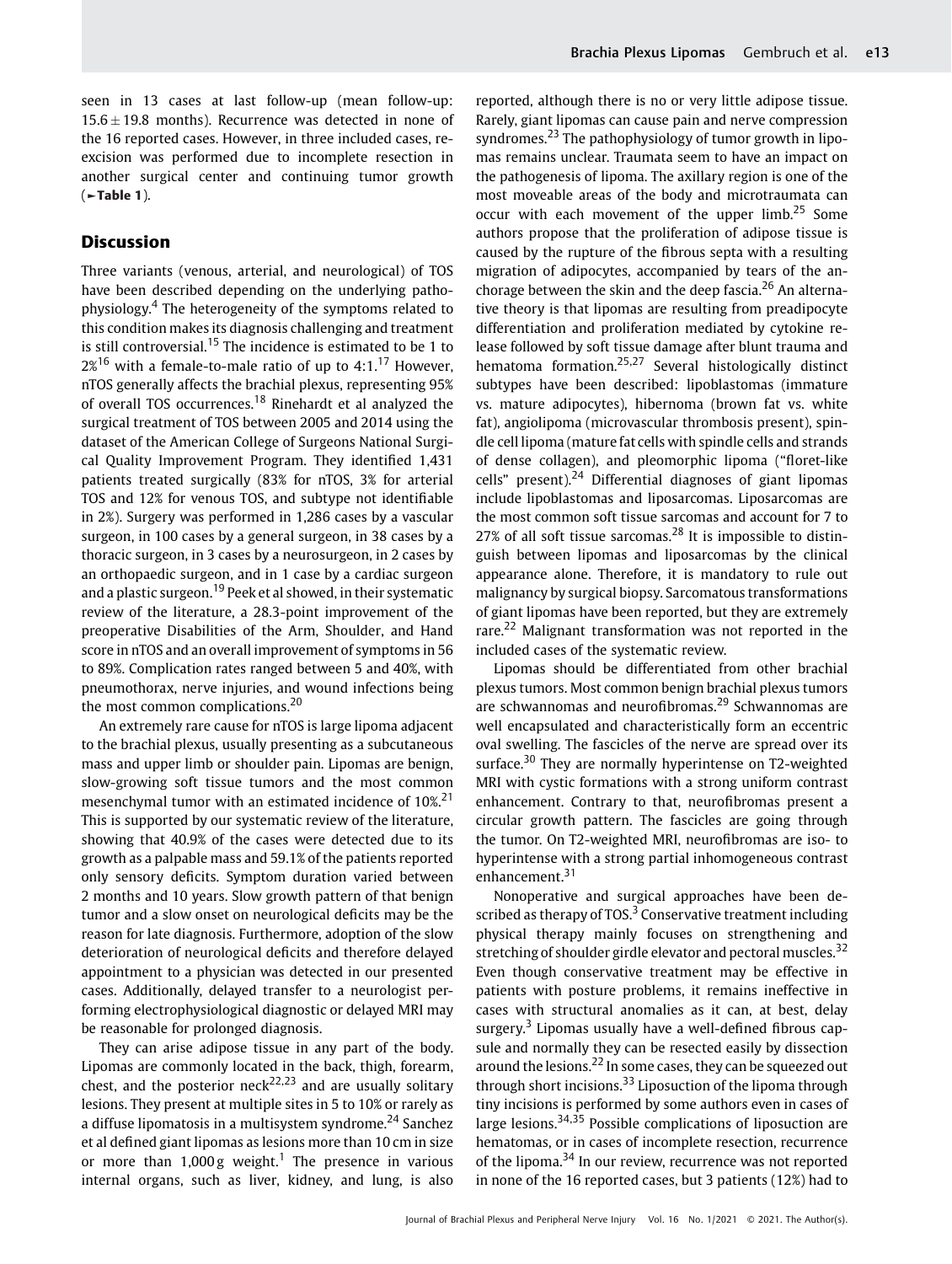| Year | Reference                               | Age | Sex | Presentation                                                                                                                                                                                                                   | Symptom<br>duration | Therapy               | Postoperative out-<br>come                                | Follow-up       | Recurrence |
|------|-----------------------------------------|-----|-----|--------------------------------------------------------------------------------------------------------------------------------------------------------------------------------------------------------------------------------|---------------------|-----------------------|-----------------------------------------------------------|-----------------|------------|
| 2003 | Sergeant et al <sup>12</sup>            | 70  | M   | High subpectoral pain,<br>irradiating to the left<br>upper arm and shoul-<br>der, paresthesia, epi-<br>sodic dullness of all left<br>fingers and a feeling of<br>heaviness and minor<br>swelling of the com-<br>plete left arm | 4y                  | Complete<br>resection | Complete relief                                           | 5 wk            | <b>No</b>  |
| 2005 | Vandeweyer<br>and Scagnol <sup>14</sup> | 62  | F   | Enlarging mass                                                                                                                                                                                                                 | 6у                  | Complete<br>resection | Asymptomatic                                              | 1 <sub>y</sub>  | No         |
| 2007 | Châtillon et al <sup>6</sup>            | 44  | F   | Right upper extremity<br>dysesthesias and pares-<br>thesia radiating from<br>the shoulder to the in-<br>dex and middle fingers                                                                                                 | nm                  | Complete<br>resection | Complete relief                                           | 3y              | No         |
| 2009 | McKay et al <sup>11</sup>               | 31  | M   | Increasing shoulder<br>pain and right forearm<br>paresthesia                                                                                                                                                                   | 1 <sub>y</sub>      | Complete<br>resection | Complete relief, but<br>mild residual right<br>eye ptosis | 1 <sub>mo</sub> | <b>No</b>  |
| 2011 | Guha et al9                             | 25  | M   | Pain and noticeable<br>weakness in the right<br>arm                                                                                                                                                                            | 1 <sub>y</sub>      | Complete<br>resection | Complete relief                                           | nm              | nm         |
| 2014 | Kuyumdzhiev<br>$et$ al <sup>10</sup>    | 64  | F   | Numbness and tingling<br>in the right hand and<br>fingers with generalized<br>weakness                                                                                                                                         | $3 \text{ mo}$      | Complete<br>resection | Complete relief                                           | $3 \text{ mo}$  | No         |
|      |                                         | 39  | M   | Altered sensation in the<br>medial aspect of the<br>right arm with pins and<br>needles in the ulnar<br>nerve distribution af-<br>fecting right hand                                                                            | nm                  | Complete<br>resection | Alleviation of sen-<br>sory deficit                       | 5 mo            | No         |
|      | Nakamura et al <sup>2</sup>             | 47  | M   | Enlarging mass                                                                                                                                                                                                                 | 4 mo                | Complete<br>resection | Asymptomatic                                              | 6 y             | No         |
|      |                                         | 42  | F   | Tenderness in the left<br>shoulder and numbness<br>in the lateral left upper<br>arm                                                                                                                                            | $2 \text{ mo}$      | Complete<br>resection | Complete relief                                           | 28 mo           | No.        |
| 2015 | Elia et $a^{7}$                         | 30  | F   | Subpectoral and shoul-<br>der pain, right arm<br>swelling, right forearm<br>paresthesia                                                                                                                                        | 6 mo                | Complete<br>resection | Asymptomatic                                              | 6 mo            | <b>No</b>  |
| 2019 | Graf et al $8$                          | 58  | M   | Shoulder paresthesia                                                                                                                                                                                                           | nm                  | Mass excision         | Complete relief                                           | nm              | nm         |
|      |                                         | 64  | F   | Left shoulder paresthe-<br>sia and hand intrinsic<br>weakness                                                                                                                                                                  | nm                  | Excision              | Complete relief                                           | nm              | nm         |
|      |                                         | 49  | M   | Enlarging mass                                                                                                                                                                                                                 | nm                  | Excision              | Asymptomatic                                              | nm              | nm         |
|      |                                         | 50  | M   | Enlarging mass                                                                                                                                                                                                                 | nm                  | Reexcision            | Asymptomatic                                              | nm              | No         |
|      |                                         | 26  | F.  | Shoulder numbness<br>and pain                                                                                                                                                                                                  | nm                  | Excision              | Nm                                                        | nm              | nm         |
|      |                                         | 52  | F   | Shoulder paresthesia,<br>enlarging mass                                                                                                                                                                                        | nm                  | Excision              | Complete relief                                           | nm              | nm         |
|      |                                         | 45  | M   | Enlarging mass                                                                                                                                                                                                                 | nm                  | Excision              | Nm                                                        | nm              | nm         |
|      |                                         | 30  | M   | Painful enlarging mass                                                                                                                                                                                                         | nm                  | Excision              | Complete relief                                           | nm              | nm         |
|      |                                         | 24  | F.  | Recurrent shoulder<br>pain, recurrent enlarg-<br>ing masses                                                                                                                                                                    | nm                  | Reexcision            | Unchanged                                                 | nm              | No         |
|      |                                         | 61  | M   | <b>Enlarging masses</b>                                                                                                                                                                                                        | nm                  | Excision              | Nm                                                        | nm              | nm         |
|      |                                         | 80  | M   | Recurrent pain in axilla                                                                                                                                                                                                       | nm                  | Reexcision            | Complete relief                                           | nm              | No         |
| 2019 | Sul et al $^{13}$                       | 45  | M   | Paresthesia and tingling<br>sensation of the left<br>arm                                                                                                                                                                       | 3 mo                | Complete<br>resection | Complete relief                                           | 1 <sub>y</sub>  | No         |
|      | Case 1                                  | 62  | M   | Causing atrophy and a<br>severe paresis of the<br>triceps brachii muscle,<br>the biceps brachii                                                                                                                                | 7y                  | Complete<br>resection | Slight improvement<br>of the paresis                      | $12 \text{ mo}$ | No         |

|  | Table 1 Published cases of brachial plexus lipoma |
|--|---------------------------------------------------|
|  |                                                   |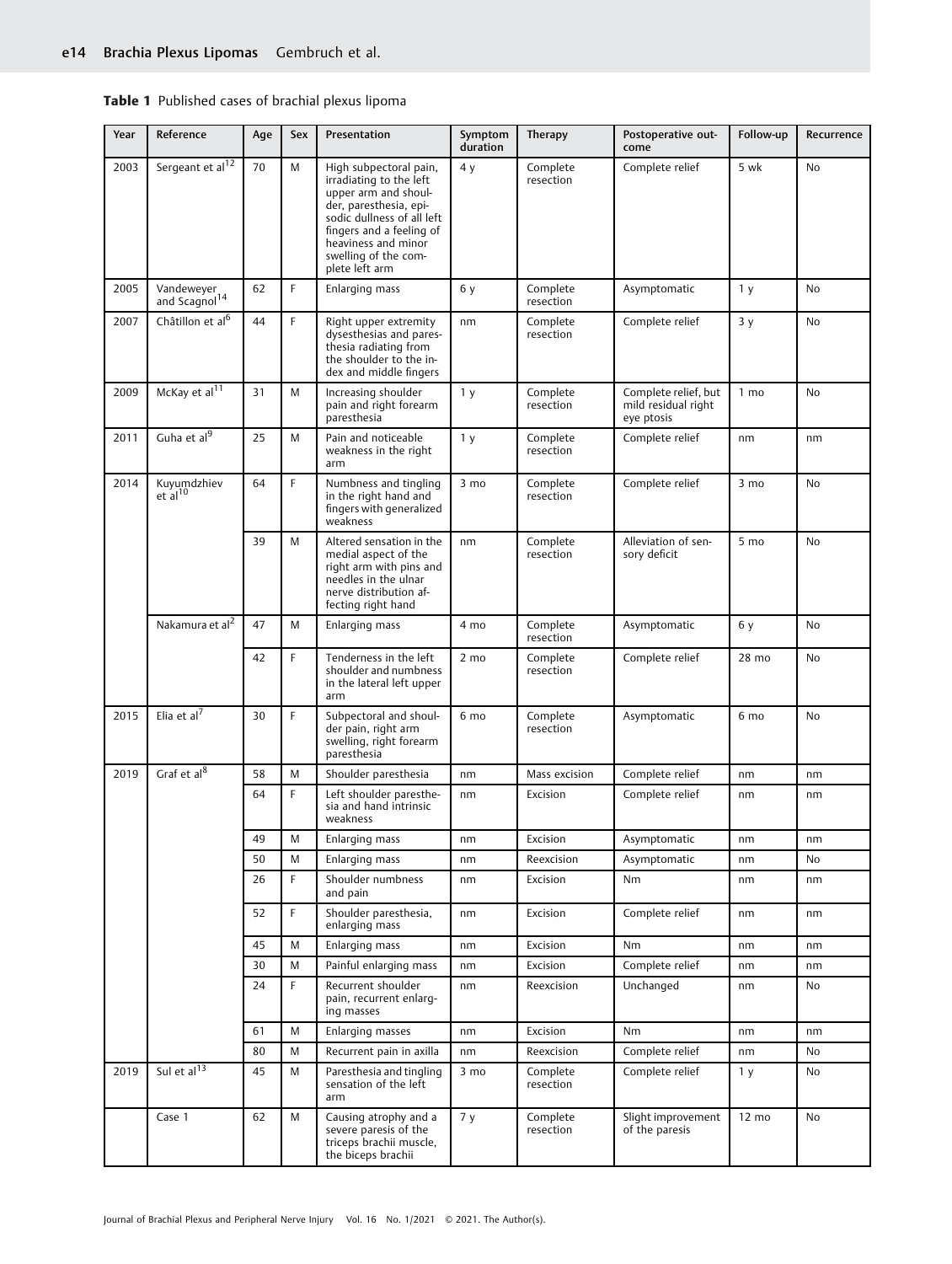|  | Table 1 (Continued) |
|--|---------------------|
|--|---------------------|

| Year | Reference | Age | Sex | Presentation                                                                                                                                                                   | Symptom<br>duration | Therapy               | Postoperative out-<br>come     | Follow-up       | Recurrence |
|------|-----------|-----|-----|--------------------------------------------------------------------------------------------------------------------------------------------------------------------------------|---------------------|-----------------------|--------------------------------|-----------------|------------|
|      |           |     |     | muscle, the deltoid<br>muscle and the supra-<br>spinatus muscle                                                                                                                |                     |                       |                                |                 |            |
|      | Case 2    | 61  | M   | Hypoesthesia of digitus<br>IV and V, a severe pa-<br>resis of the triceps bra-<br>chii muscle, the biceps<br>brachii muscle and the<br>dorsal and palmar<br>interossei muscles | 10 <sub>V</sub>     | Complete<br>resection | Improvement of<br>hypoesthesia | $15 \text{ mo}$ | No         |
|      | Case 3    | 56  | F   | Progressive swelling of<br>the left neck and<br>shoulder                                                                                                                       | 2y                  | Complete<br>resection | Complete relief                | $9 \text{ mo}$  | No         |

Abbreviations: MRI, magnetic resonance imaging; nm, not mentioned; nTOS, neurogenic thoracic outlet syndrome; TOS, thoracic outlet syndrome.

undergo re-excision after incomplete removal. Some authors favor a minimal invasive endoscopic approach via a small skin incision to remove the lipoma in total to avoid long skin incisions.<sup>36</sup> In our opinion, a computed tomography-guided biopsy of the lipoma should not be performed. It carries the risk to displace tumor cells after violating the capsule of the lipoma. Furthermore, complete tumor removal leads to a decompression of the brachial plexus and to a relief of the symptoms.

Lipomas adjacent to major nerves and vessels should be removed by microsurgical excision with electrophysiological neuromonitoring to prevent neurological deficits. Blind aspiration may injure these structures, resulting in a major bleeding or neuromuscular dysfunction with paralysis.

Although advances in surgical strategies including peripheral nerve microsurgery have improved the outcome, there is still a risk of causing intraoperative damage. Preserving the neurological function while trying to achieve gross total resection should be the principle treatment goal. Therefore, intraoperative neurophysiological monitoring combined with intraoperative high-resolution ultrasound represents an effective technique for identifying and monitoring functional integrity of both the spinal cord and the nerve roots in real time. The benefit of intraoperative neurophysiological monitoring for preserving neuronal structures and achieving an optimal postoperative functional outcome was proven in several studies.37,38 Furthermore, electrophysiological monitoring is a useful tool to test nerve integrity and to determine the topography of the injury site.<sup>39</sup>

In our opinion, microsurgical resection with intraoperative electrophysiological monitoring should be performed to remove the tumor in total and to avoid nerve injuries.

# Conclusion

Brachial plexus lipomas are an extremely rare cause for TOS and are typically diagnosed several months delay after the initial symptoms. Microsurgical removal under permanent intraoperative electrophysiological monitoring should be the treatment of choice as it is safe and has a favorable outcome.

## Authors' Contributions

O.G. contributed in writing the manuscript, acquisition of data, analysis and interpretation of data, study concept and design. Y.G. helped in revising the manuscript, analysis and interpretation of data. M.C. contributed in revising the manuscript, analysis and interpretation of data. T.F.D. helped in revising the manuscript, acquisition of data, analysis and interpretation of data. L.R. contributed in revising the manuscript, analysis and interpretation of data. D.P.in revising the manuscript, analysis and interpretation of data. R.J. in revising the manuscript, analysis and interpretation of data. U.S. in revising the manuscript, analysis and interpretation of data. K.H.W. in revising the manuscript, analysis and interpretation of data. A.-K.U. in writing the manuscript, acquisition of data, analysis and interpretation of data. All authors read and approved the final manuscript.

### Funding

An IFORES grant (D/107-40960) to Oliver Gembruch from the University of Duisburg-Essen supported the research. The funders had no role in study design, data collection and analysis, decision to publish, or preparation of the manuscript.

Conflict of Interest None declared.

# Acknowledgment

The authors acknowledge support by the Open Access Publication Fund of the University of Duisburg-Essen.

## References

- 1 Sanchez MR, Golomb FM, Moy JA, Potozkin JR. Giant lipoma: case report and review of the literature. J Am Acad Dermatol 1993;28 (2 Pt 1):266–268
- 2 Nakamura Y, Teramoto Y, Sato S, et al. Axillary giant lipoma: a report of two cases and published work review. J Dermatol 2014; 41(09):841–844
- 3 Rayan GM, Jensen C. Thoracic outlet syndrome: provocative examination maneuvers in a typical population. J Shoulder Elbow Surg 1995;4(02):113–117